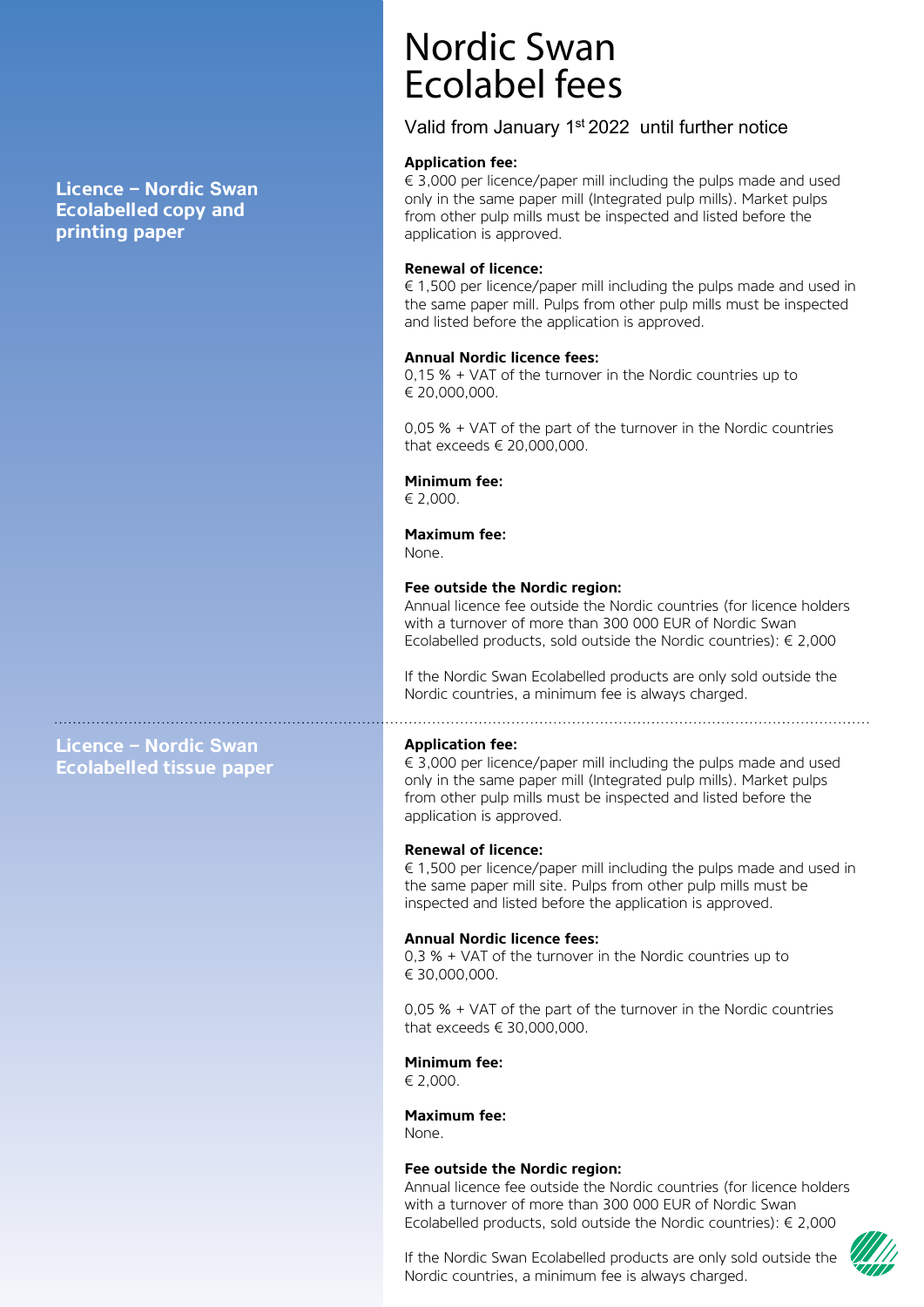**Licence – Nordic Swan Ecolabelled grease proof paper** 

### **Fees for Inspection of Paper/Board Application fee:**

#### **The fees comprise following paper categories**

- **• printing paper/board Basic Module, generation 3**
- **• printing paper/board already EU Ecolabelled -**
- **Basic Module, generation 3 • board for Disposables for Food criteria generation 4**
- **• board for Liquid Food Packaging criteria generation 1**

#### **Application fee:**

 $\in$  3,000 per licence/paper mill including the pulps made and used only in the same paper mill (Integrated pulp mills). Market pulps from other pulp mills must be inspected and listed before the application is approved.

#### **Renewal of licence:**

 $\epsilon$  1,500 per licence/paper mill including the pulps made and used in the same paper mill site. Pulps from other pulp mills must be inspected and listed before the application is approved.

#### **Annual Nordic licence fees:**

0,3 % + VAT of the turnover in the Nordic countries up to € 50,000,000.

0,05 % + VAT of the part of the turnover in the Nordic countries that exceeds € 50,000,000.

#### **Minimum fee:**

€ 2,000.

#### **Maximum fee:**

None.

**Fee outside the Nordic region:** with a turnover of more than 300 000 EUR of Nordic Swan<br>Ecolabelled products, sold outside the Nordic countries):  $\epsilon$  2,000<br>If the Nordic Swan Ecolabelled products are only sold outside the<br>Nordic countries, a minimum fe

 $\epsilon$  4,500 per paper mill including the pulps made and used only in the same paper mill. Pulps from other pulp mills must be inspected and listed before the application is approved.

#### Renewal of inspection:

#### **Annual listing fee:**

€ 4,000 per paper mill. A listing fee will not be charged during the year of application.

#### **Annual listing fee printing paper/board, generation 3:**

 $\in$  4,000 per paper mill. A listing fee will not be charged during the year of new application. The listing fee is charged once in the year of renewal of inspection.

**Listing fees Inspection of board (Disposables for food, criteria** 

**Annual administration fee for My Swan Account**: € 750 per board mill (paperboard for disposables, fluting or kraft liner, liquid packaging board). An administration fee will not be charged during the year of new application. The listing fee is charged once in the year of renewal of inspection.

#### **Annual listing fee at Nordic Swan Ecolabel's website (includes administration fee for MSA):**

 $\epsilon$  4,000 per board mill. A listing fee will not be charged during the year of new application. The listing fee is charged once in the year of renewal of inspection.